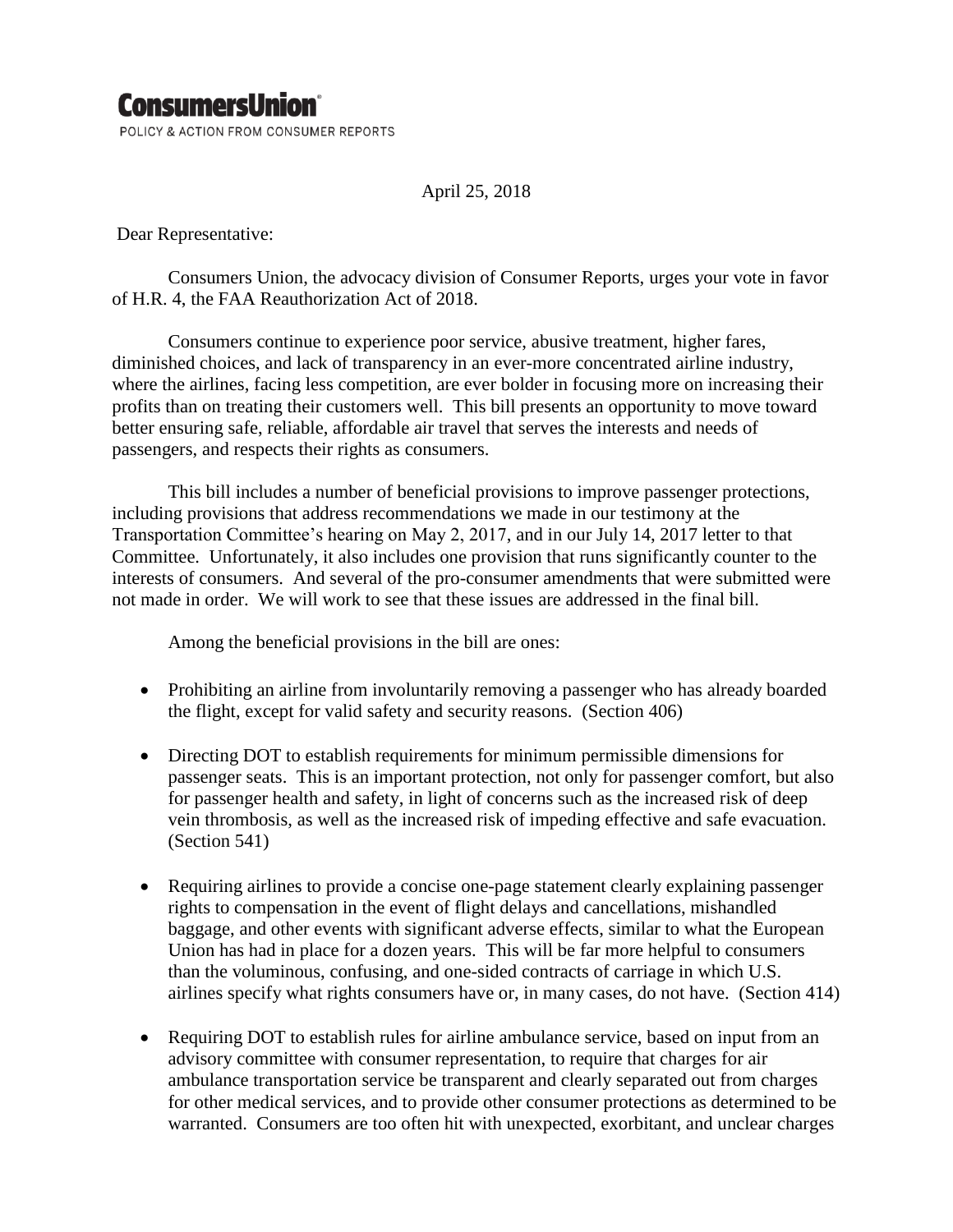for air ambulance transportation service. We recommend also clarifying that states are not preempted from applying health insurance laws governing network participation, reimbursement, price transparency and balance billing to air ambulance service, to better enable consumers to obtain coverage under their insurance. (Section 412)

- Prohibiting cell phone voice communication during flights. (Section 402)
- Extending the life of the Advisory Committee for Aviation Consumer Protection. (Section 403)
- Strengthening required disclosures regarding application of insecticides in aircraft while in foreign countries, including aircraft operated by U.S. airlines. (Section 404)
- Supporting a modernized consumer complaints hotline. (Section 408)
- Creating an FAA task force on flight standards reform, which could address issues regarding outsourced aircraft maintenance, regional airline pilot training, and proper child restraints for children under the age of 2. (Section 232)

Of the amendments made in order under the rule, we urge your support for several that further the interests of consumers, and urge your opposition to one that would run counter to those interests.

\_\_\_\_\_\_\_\_\_\_\_\_\_\_\_\_\_\_\_\_\_\_\_\_\_\_

Amendments we urge you *to support* include the following:

Amdt. 21 – Soto – Expands required review of on-flight emergency medical kits to include needs of pregnant women.

Amdt. 24 – Crist – Requires GAO review of whether current FAA "Compliance Philosophy" is undermining effective safety enforcement.

Amdt. 35 – Cicilline – Adds to required statement of passenger rights information on compensation (rebooking options, refunds, meals, and lodging) when a flight is diverted.

Amdt. 36 – Cárdenas – Requires DOT study of the effects of airline overbooking of flights.

Amdt. 38 – Bonamici/Shea – Creates the position of Aviation Consumer Advocate at the FAA.

Amdt. 39 – Langevin – Improves assistance provided to passengers with disabilities.

Amdt. 42 – DeFazio – Removes prohibition against DOT safety regulation of lithium batteries on board commercial passenger and cargo flights.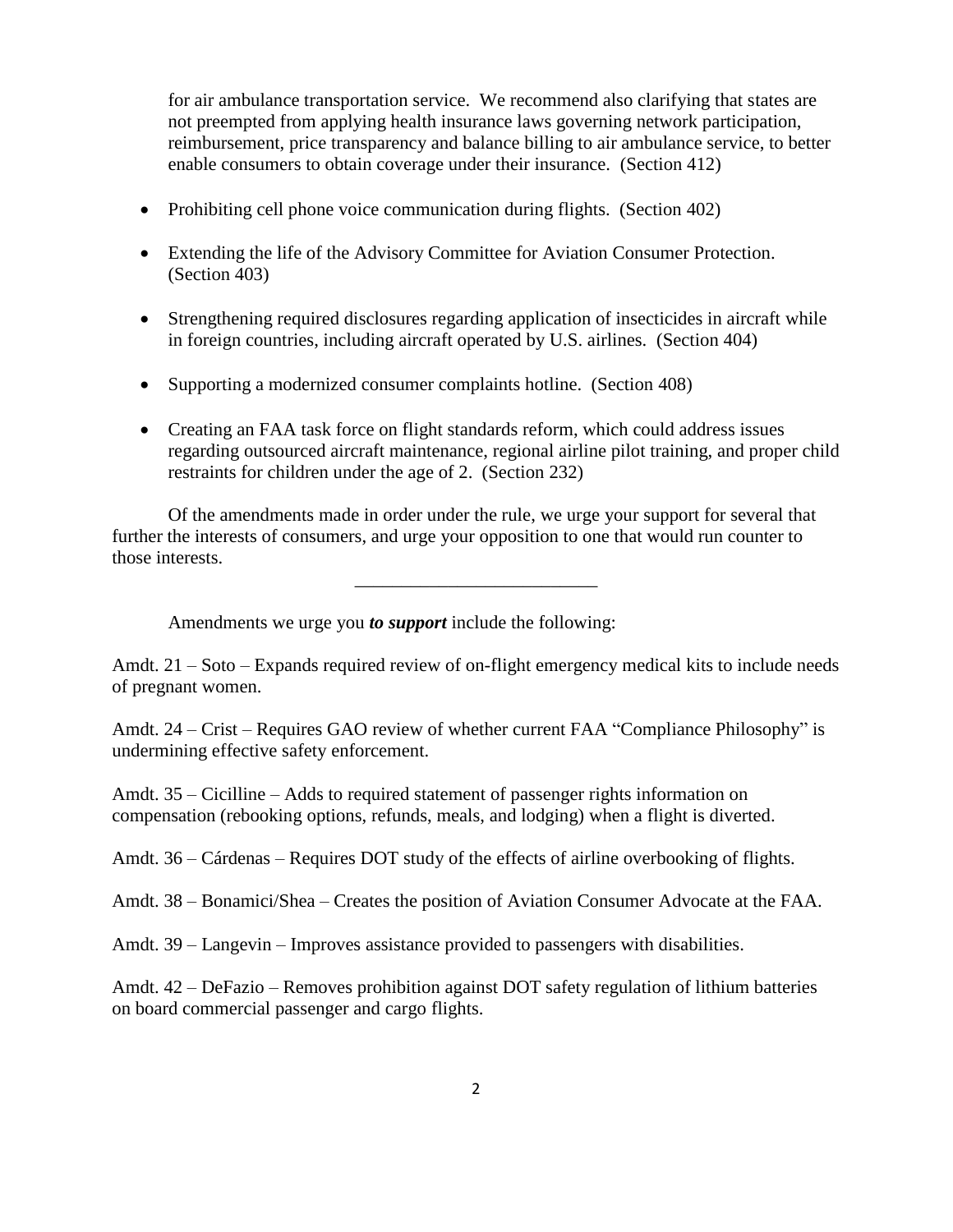Amdt. 69 – Suozzi/Bass/Quigley – Requires FAA report on safety issues related to age of commercial aircraft, impact of metal fatigue, use of contractors for maintenance, and rules for inspecting aging aircraft.

Amdt. 78 – Lipinski – Requires airlines, in the event of significant delay, cancellation, or misconnection of flight, to provide passengers with suitable alternative transportation and, for passengers who were involuntarily denied boarding on their original ticketed flight, meal vouchers and hotel accommodations when appropriate.

Amdt. 100 – Lipinski – Requires GAO to study effect on passengers of airline computer network outages, including how passengers were accommodated.

\_\_\_\_\_\_\_\_\_\_\_\_\_\_\_\_\_\_\_\_\_\_\_\_\_\_

We urge you *not to support* the following amendment:

Amdt. 26 – McClintock – Eliminates authorization for funding Essential Air Service, which subsidizes air service to airports in more remote communities where airlines might not otherwise find it profitable enough to continue service. This has been an important protection for these communities ever since air service deregulation began 40 years ago, and remains particularly important today, when increased concentration has reduced competitive incentives to see that these communities are served.

\_\_\_\_\_\_\_\_\_\_\_\_\_\_\_\_\_\_\_\_\_\_\_\_\_\_

Unfortunately, there are other important consumer protections that are not yet addressed in this bill as they should be. Among the most important of those protections is transparent fare and fee information, which we believe should be available to consumers in all venues for shopping and purchase, so that it is easy for consumers to see the cost of travel as they shop for their tickets. DOT has suspended rulemakings that were addressing this need. Rather than direct DOT to resume and finish its rulemakings, this bill, in section 405, would actually take a major step *backwards*, reversing a current DOT rule that establishes a baseline for price transparency by requiring airlines to advertise the full fare that consumers will be required to pay for a ticket. Section 405 would give airlines license to obscure *mandatory* fees and taxes by separating them and moving them to another location on the website, leaving them off the advertised fare.

In addition, a number of pro-consumer amendments were submitted but not made in order for the full House to consider. Among these are the following:

• An amendment by Congresswoman Schakowsky and others to strengthen section 406, by extending the protection to all ticketed passengers who arrive at the gate on time. If an airline chooses to overbook a flight, or wants a seat for a crew member, or for any other reason, the airline should bear the burden of freeing up that seat – not by forcing a passenger to give up the ticket, but by offering the passenger sufficient consideration to persuade him or her to voluntarily give up the seat. The feasibility of this approach is clear by the fact that United Airlines CEO Oscar Munoz stated publicly last year that